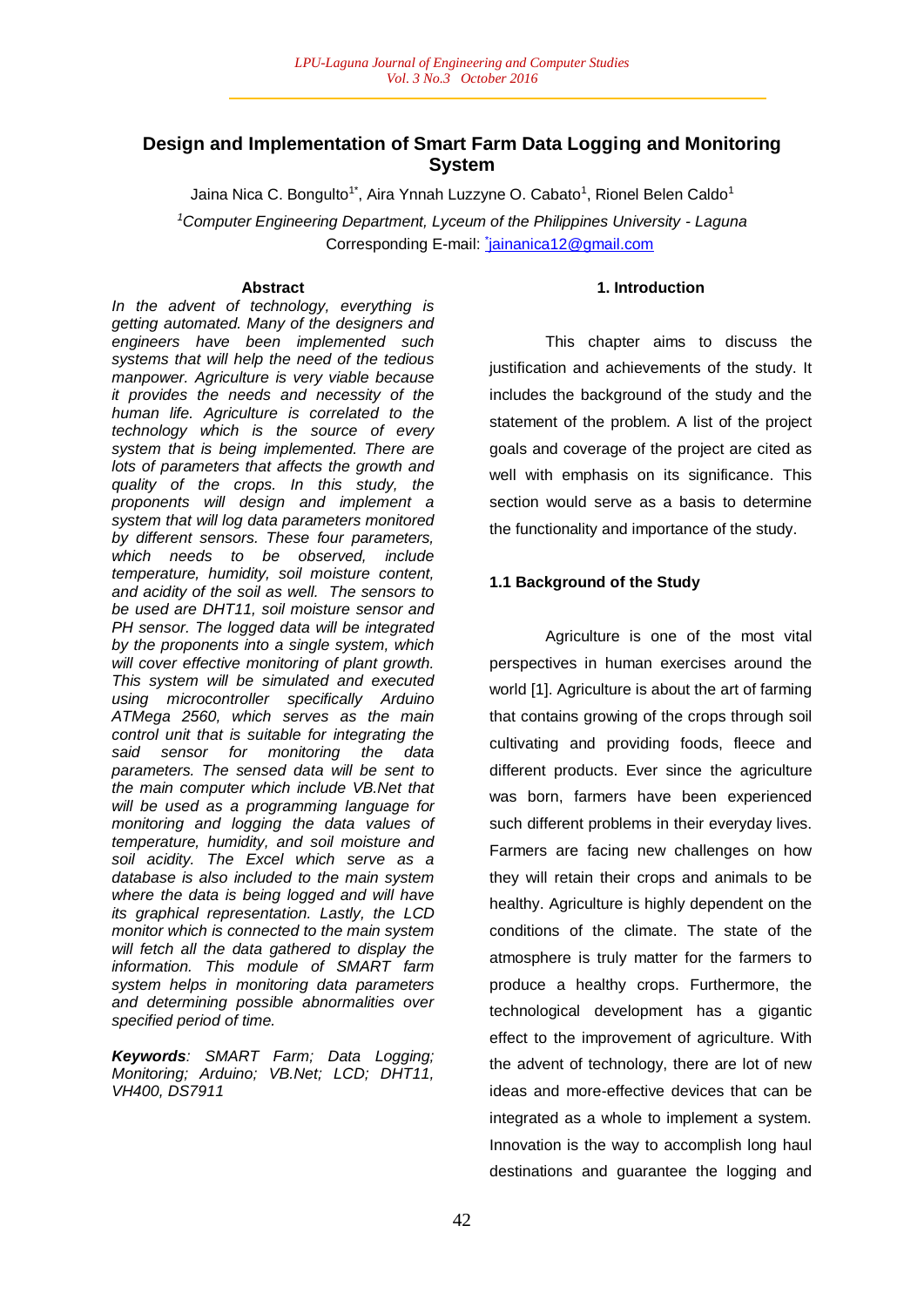monitoring of data within specified set of time. We are in a world that everything is being automated. Automatic systems are ideal nowadays because it provides an energy efficiency and minimizes the need for tedious physical work/labor [2]. Smart farming is gradually used by the agriculturist to make agricultural production more intelligent. This kind of technology is also called precision agriculture where the idea is about how will observe, measure and respond to inter and intra-field variability of crops. With the use of sensors, at the earliest moment, the proponents will easily detect and monitor the possible abnormalities over specified period of time.

The changes in temperature, humidity, content of the soil moisture, the acidity of the soil could have significant impacts on crop yields. The crops may rapidly grow if the temperature is warmer, there is a possibility that the yields can lessen if the temperature is warmer. Crops have the tendency to grow faster in warmer conditions. Nonetheless, for some yields (such as grains), the time measure can decrease if the crops will grow faster [3]. The suitable temperature in any specific crop for its growth and propagation leads to the higher temperature [4]. The issues facing of every farmers particularly in planting are clods and crusting that leads to the low quality of seed beds. This means that the soil are not cultivated properly, improper watering and not in the correct moisture content. In addition, when the weather is changing, it is not good for the crops if the temperature, humidity, the speed of wind and direction of the wind are changing. These are the common issues that can be solve if there is a system

that will help the farmers to monitor the planting process and store the data gathered from the sensors that will detect the atmospheric temperature, humidity, soil acidity and determine the content of the soil moisture. It is difficult to measure and control the soil moisture content as well as to maintain the growth and health of the plants. The purpose of monitoring and observing the soil moisture content is about getting enough waters of the plants. It is the measurement of the water level and the availability of its roots. Data logging is generally used as part of checking data where it helps the human to gather the data electronically [5]. In the realm of agriculture, it is indeed that the agricultural production was more diverse than today. There are lots of new technologies are used by the farmers to sustain more people and helps to lessen the manpower in the farm. Through biotechnology and genetic engineering, it is possible to grow crops in drought conditions. In the past years, technology in the industry of agriculture are getting improve and differ because of the equipment and its functionality, examples are electronic components and altering the biotechnology.

In due course, the proponents designed and implemented a system that will help farmers to monitor and log all data gathered by the sensors. The information that will be observed by the utilized of sensors are the atmospheric temperature, humidity, soil moisture and soil acidity of the wind that have a big effect to the growth of the plants. This system have a big contribution for the farmers because it will lessen their work and will give an efficient way to produce an accurate and precise information. In this Smart Farm Data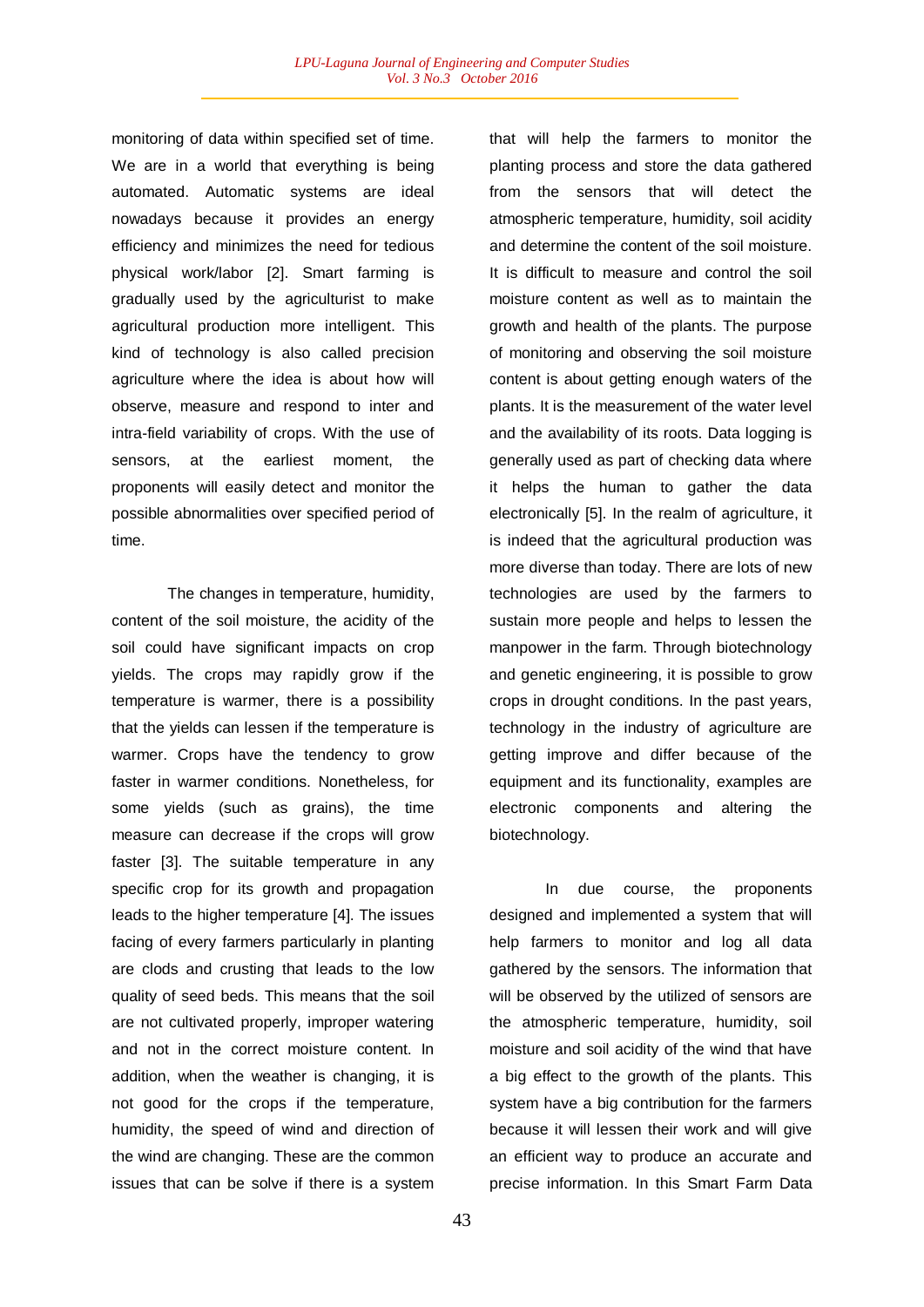Logging and Monitoring System, the farmers will have an effective solution for recording the data over specified time, can observe and checks if there are unusual parameters that can affect to the growth of the plants. This data logging and monitoring system will use smart farming to integrate the three sensors that will monitor data parameters.

### **1.1 Objectives of the Study**

The proponents' main objective is to design and implement a smart farm data logging and monitoring system.

Specifically, this system aims the following:

- to observe the temperature and humidity, soil moisture content and acidity of the soil that affects the growth and quality of crops through sensors (DHT11, Soil moisture sensor and PH Sensor)
- to gather, log and update all the data parameters given by the sensors over specified period of time using Visual Basic.Net
- to create a database and provide the graphical representation for data values gathered
- to test the functionality and accuracy of the sensors by monitoring the collected values of data parameters within the farm
- to fetch the data values gathered by the system and display to the LCD **Monitor**

# **1.2 Significance of the Study**

 This system will be a significant endeavour for the farmers because it will lessen the labour hour of the farmers and speed up the logging of data parameters. The system will have a main computer where there is a database that is connected to the Visual Basic.Net to log the data parameters gathered through specified sensors. The temperature, humidity, soil moisture content and soil acidity will be displayed in LCD. The administrator/farmer will be the one to control when will the system work. Hence, the farmers will not manually monitor the parameters that can effect on the plants and they can easily identify if there is a problem exist. This system will help the farmers to decide and provide data analysis about their crops.

The advantages of data logging and monitoring are: Readings are accurate because there is no human error involve. It automatically gives report to the user. This system will have a big contribution for the development in agriculture technology. With the help of smart farming data logging and monitoring system, it will help the agricultural production to increase the quality and quantity of the plants. Using this technology, farms can make more intelligent. This technology is gradually used and it can be utilized to collect vast of data from the parameters mention [6] [7].

Moreover, the proponents benefited in this system because it can be a source of knowledge and enormously understanding of the programming languages that will be used. This will be a training ground for the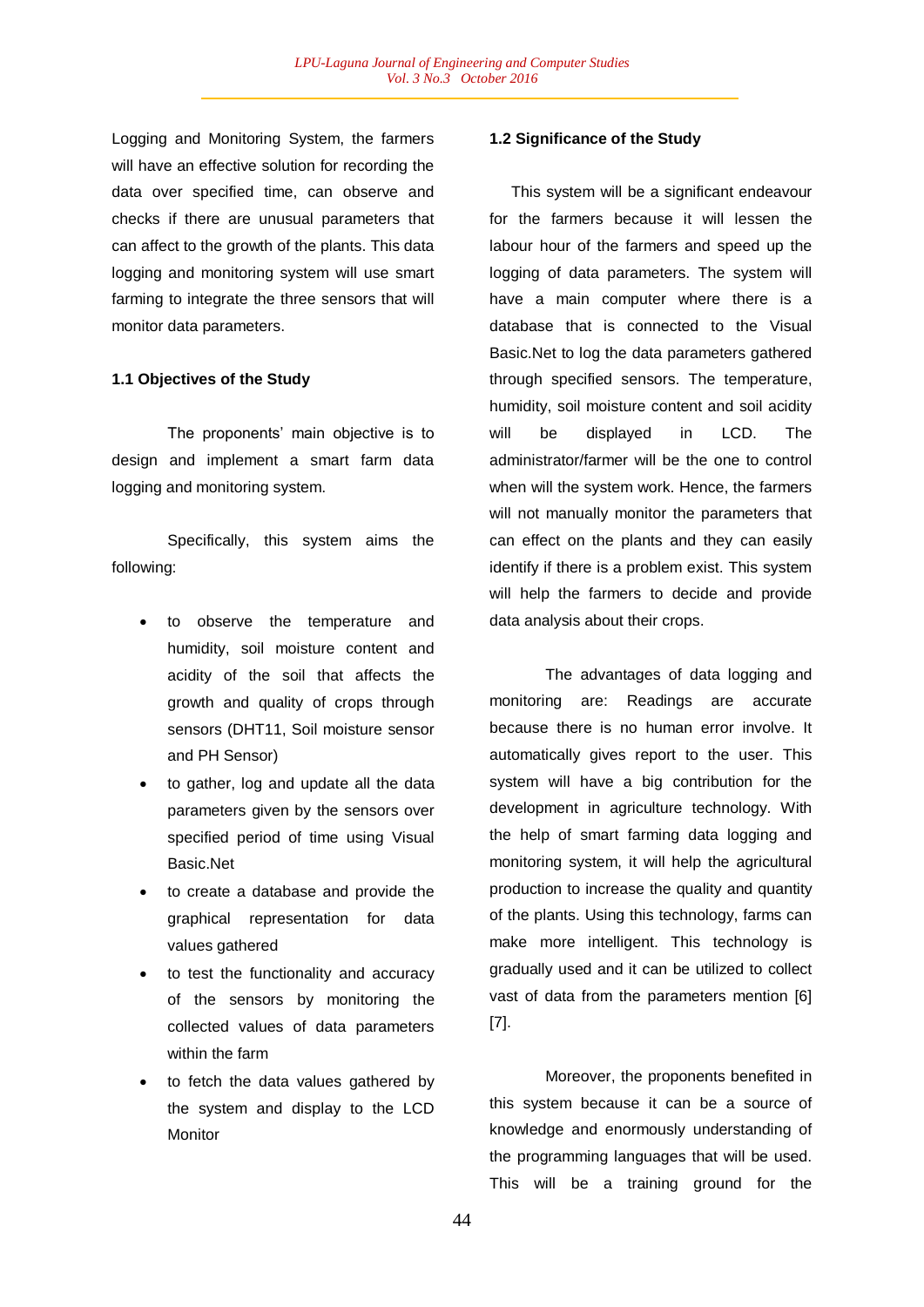researchers to improve and enhance their capability in the chosen field. This study is different in any related system because it has a lot of parameters needs to consider and the methodology that will be use is differ in any related systems**.** 

## **1.3 Scope and Limitation**

This study aims to design and to develop a smart farm data logging and monitoring system. It covers the monitoring of the plants and saves the data and information in Microsoft Excel by the use of sensors. The complete reports and collects data on a specified set of time basis from the plants is safely stored inside the system.

The proposed smart farm data logging and monitoring system is expected to gather data that covers the temperature and humidity, soil moisture content, and soil acidity of the plant by the use of sensor. DHT11 which have a measurement range of 20-90%RH (0-50℃), humidity accuracy of  $\pm 5\%RH$ , the temperature accuracy of ±2℃ and the response time is 6s to 30s [8]. The soil moisture sensor has a power input of +5V DC and has a current limit of approximately 8mA. The soil moisture sensitivity can be adjustable and this sensor can be used in digital and analog because it has both connection pins. The PH Sensor is for detecting the acidity of the soil. The PH sensor has a power of 5V, and its size is 43x32mm. The range capacity of PH sensor is 0 to 14 pH and its accuracy is ± 0.1pH (25 ℃). These sensors are capable to provide an accurate, precise and reliable data. The proponents will have an experimentation

for placing the sensors strategically in order to monitor the data values of the said parameters to provide more accurate and precise information. With these, the proponents can integrate and implement a system for SMART Farm specifically in logging and monitoring the data which are the parameters given [9] [10].

The study is limited only on monitoring, reports on the system and logging all the data observed by the sensors. The logged data will be integrated by the proponents into a single system, which will cover effective monitoring of plant growth. This system will be simulated and executed using Arduino microcontroller, which serves as the main control unit. The sensed data will be sent to the main computer and the VB.Net will be used for data monitoring. Lastly, the data gathered will be displayed through LCD. This system helps in monitoring data parameters and determining possible abnormalities over specified period of time.

### **2. Review of Related Literature**

This chapter deals with the related research and synthesis of the study. The proponents seek related literature that would help them to know more about their study. These research contributes a lot to widen the views, ideas and knowledge of the proponents that would benefited to their study.

Based on the review of related literature, the data logging and monitoring the data parameters within the field can be summarized as a common solution for the agricultural production. There are lots of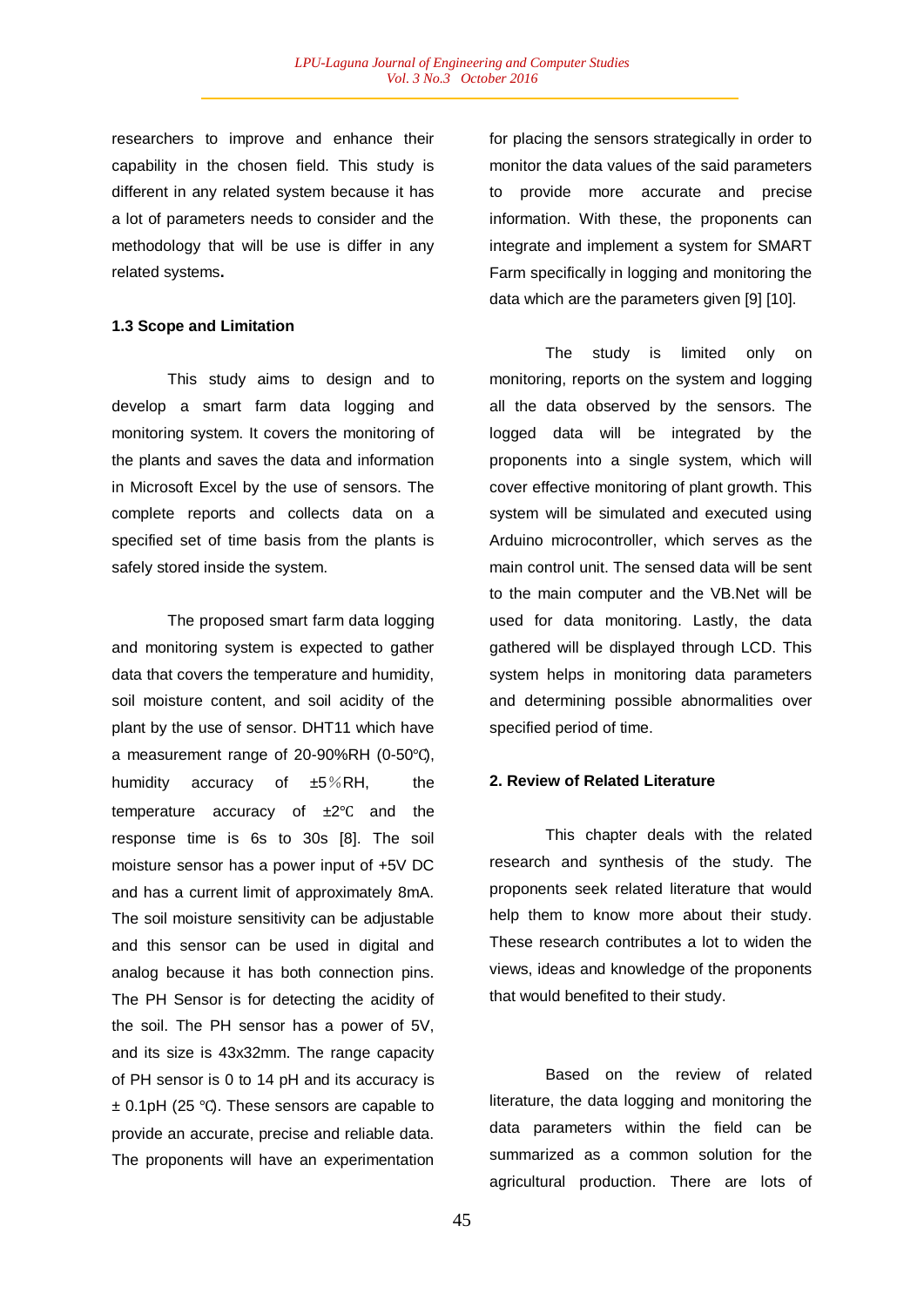different technology and methodology that can be used to monitor and log the data such as Wireless Sensor Network (WSN) technology, Smart Sensors Field Programmable Gate Array (FPGA)- based, Zigbee protocol microcontroller, Graphical User Interface, Remote control through WSN, Wireless monitoring with USB and transceiver chip, Zigbee protocol Arduino Microcontroller-based with Global System for Mobile Communications, ASP.NET and SQL technologies using C# programming language, peer-to-peer technology QoS-based multiobjective optimization and PID Controllers, GPRS and TinyOS. Most of the technology and/or methodology used in different studies that gathered by the proponents are the Wireless Sensor Network. The WSN are typically used to monitor the conditions of environment that is why it is the in demand technology. The studies are not just focuses on the monitoring but also in the management of the data. The uniqueness of this study is that the system only covers the monitoring of the different parameters that have an effect to the quality and growth of the plants. In this system, the proponents focused to the monitoring and logging the data monitored by the sensors while in the related studies, the authors has a big coverage of their systems' functionality.

In synthesizing the overall related studies, the proponents did not encountered such system which monitors, collect the data and logged all the information gathered through sensors that is connected in Arduino Microcontroller with combined of VB.Net for data logging purposes which transmitted to the Excel to provide a graphical representation.

#### **3. Conceptual and Theoretical Framework**

This chapter introduces and explains how the study was conducted. Also, it contains conceptual framework, theoretical framework and the proposed design of the study. Furthermore, this chapter represents the paradigm of the study which illustrates the parameters needed and shows how the proponents come up with the design and implementation of smart farm data logging and monitoring system. The proponents provide a general to detailed explanations of the study.

#### **3.1 Conceptual Framework**

The proponents aimed to design and implement smart farm data logging and monitoring system. In this study, the proponents provides different paradigm of the system that will help to understand and analyse the goal of the study and how the system will work. Furthermore, the proponents explains the general concept of the study in a comprehensive way.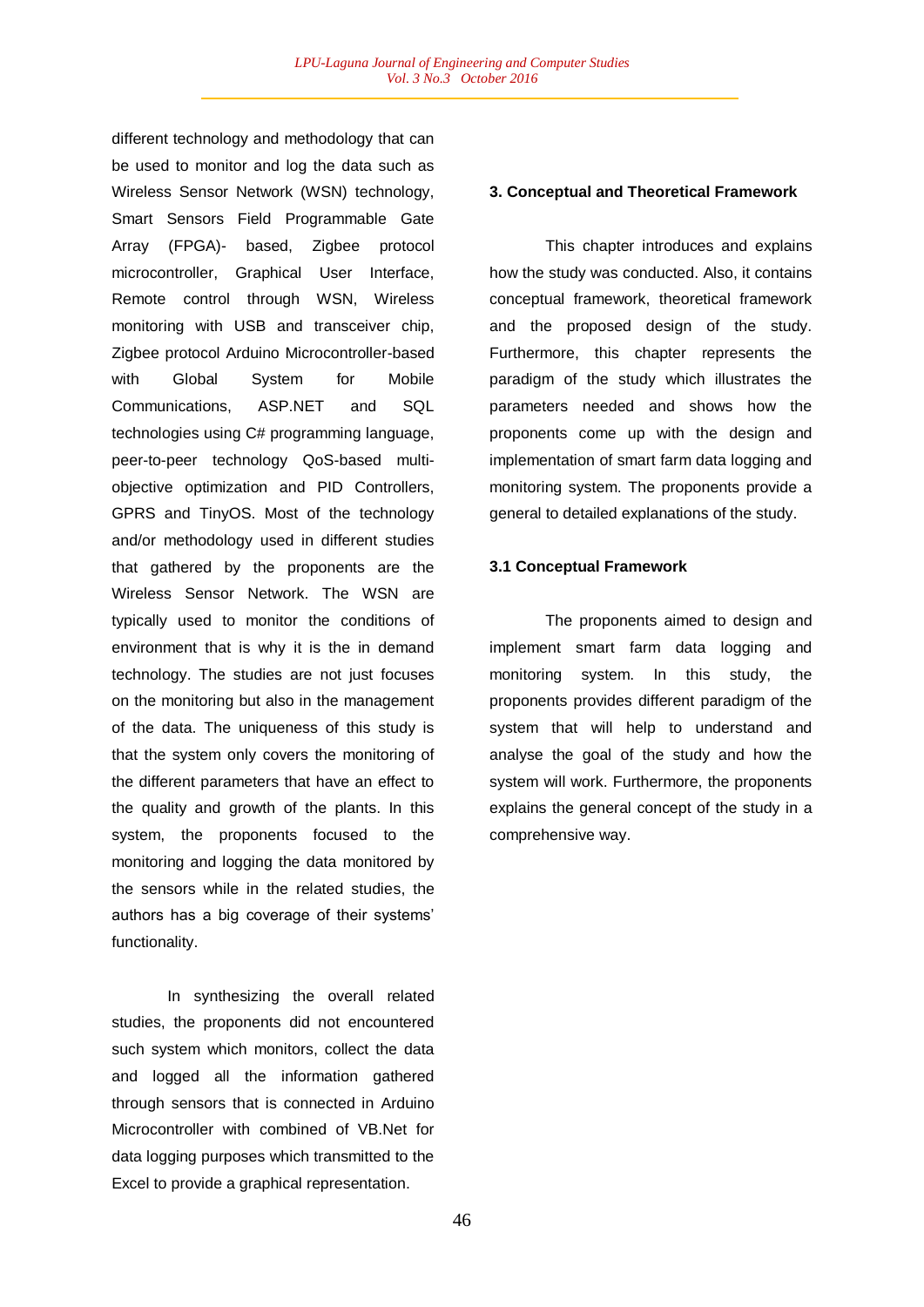

**Figure 1: Research Methodology**

The Figure 1 is the research methodology of the proponents which includes the planning, analysis, research, design, implementation, verification, and conclusion. The planning section covers the time, cost and scope of the study to be able to identify what the parameters are, what software and hardware to be used, cost estimation and how long the system will implement. In analysis section, the proponents analyse the parameters that affect the growth and quality of the crops such as chili, tomato and bell pepper. The research section where the proponents gathered data and information related to the study which helps them to decide what software and hardware are applicable to implement the system. After identifying the suitable software and hardware tools, the design section includes the system architecture, the flow of the data parameters, and the concept of the system. In implementation, the proponents are able to identify the programming language to be used which is the Visual Basic.Net. Lastly, the verification which includes the unit testing and

system testing to determine the accuracy and functionality of the system.

**Table 1. Conceptual Framework**

| <b>INPUTS</b>                                                                                        | <b>PROCESS</b>                                                                                                                                                                                                                                                                                                               | <b>OUTPUTS</b>                                     |  |  |  |  |
|------------------------------------------------------------------------------------------------------|------------------------------------------------------------------------------------------------------------------------------------------------------------------------------------------------------------------------------------------------------------------------------------------------------------------------------|----------------------------------------------------|--|--|--|--|
| • Values<br>of<br>and<br>temperature<br>humidity,<br>soil<br>moisture, soil acidity<br>from the Farm | • Detect and gather the values of data<br>parameters through sensors<br>· Send a data signal to the<br>microcontroller<br>• Transmit the data values to the<br>system<br>• Perform the program language to log<br>and plot the data values in the Excel<br>Database<br>• LCD fetch the data values gathered<br>by the system | • Smart Farm Data Logging<br>and Monitoring System |  |  |  |  |

Table 1 illustrates the general concept of the system. It is the framework which explains the flow of the system. The inputs are the data parameters which are temperature and humidity, soil moisture, soil acidity to be used by the proponent that will detect and gather through sensors. The sensors will send the data signal to the microcontroller and the microcontroller will transmit the data values to the system. The system have used the VisualBasic.Net for the programming language and provide a graphical user-friendly interface, this will perform to log the data values and get its graphical representation to the excel database. The LCD monitor will fetch the data gathered by the system and will display the information. This will come up to the Smart farm data logging and monitoring system.

### *3.1.1 Block Diagram of the System*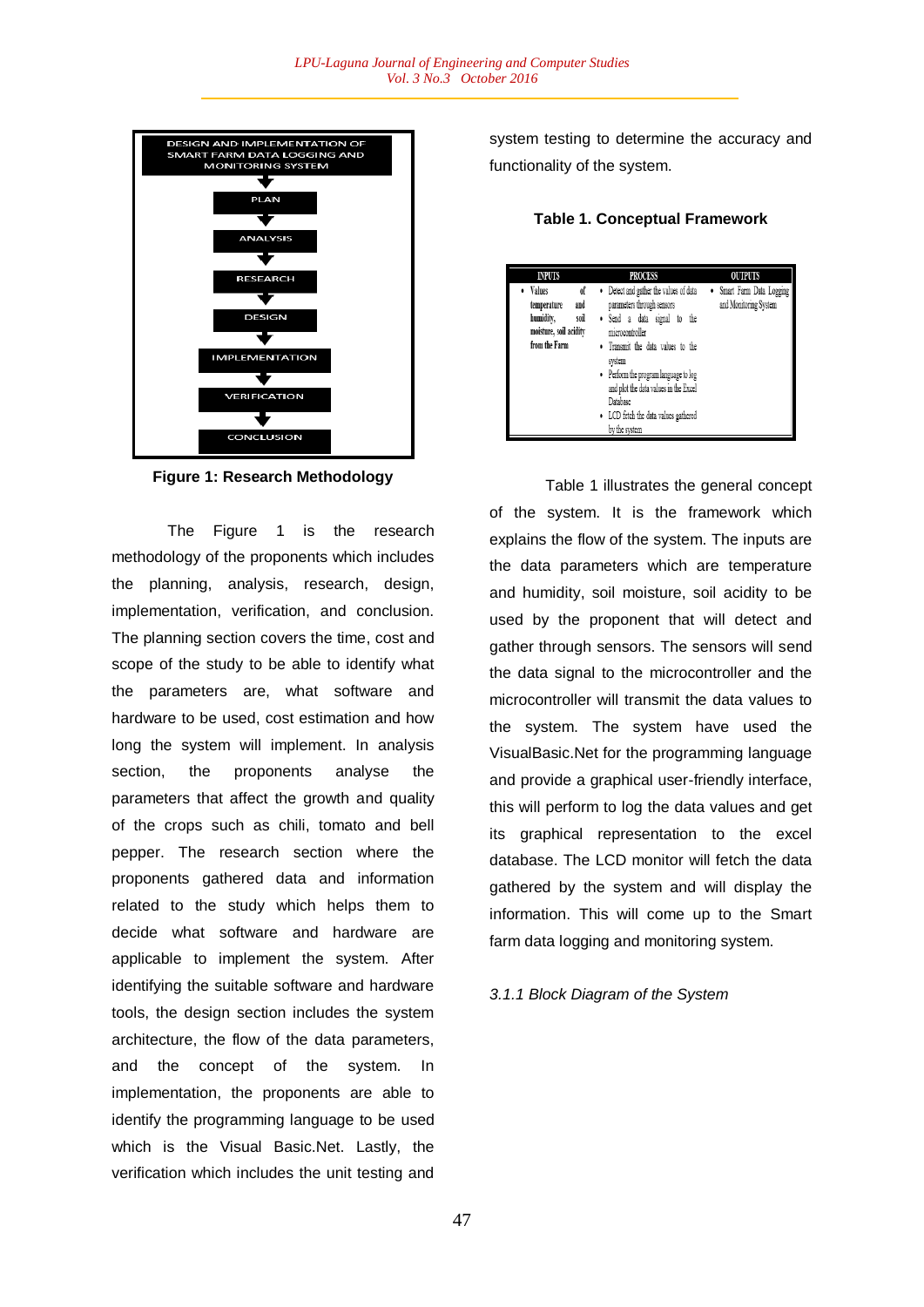

Figure 2: Block Diagram of the Smart Farm Data Logging and Monitoring System

In Figure 2, the block diagram illustrate the general concept of the system which includes sensors, microcontroller and the main system which includes the Visual Basic.Net and Excel database. These are the hardware and software tools that will be used by the proponents for able to implement a system that will log and monitor the data parameters which are temperature, humidity, soil moisture content and soil acidity as well. The sensors performs its functionality which is detecting the values of data parameters. The sensors are connected to microcontroller which is the central part of the system. The microcontroller is connected to the main system where the programming language is placed which is the VisualBasic.Net and the database which is the Excel. The VisualBasic.Net where the graphical user interface will implement for the users understand how to use the system easily. The LCD Monitor is connected to the main system to fetch the data values of parameters gathered

# *3.1.2 Data Flow Diagram of the System*



Figure 3: Level 0 Data Flow Diagram of the System



Figure 4: Level 1 Data Flow Diagram of the System

Figure 3 and 4 are the flow of the data parameters. The Figure 3 illustrates the general functionality of the entire system. It includes the modules of the system and explains the relationship between software and hardware tools in terms of external view. The Figure 4 is the detailed flow of data that explains how the data is being monitored, gathered, displayed and logged with the used of software and hardware tools. This is the specific representation of level 0 in terms of internal view.

#### **3.2** Theoretical Framework

#### *3.2.1 Sensors*

Sensors are commonly used for detection of parameters and respond to any of electronic controller to collect information. The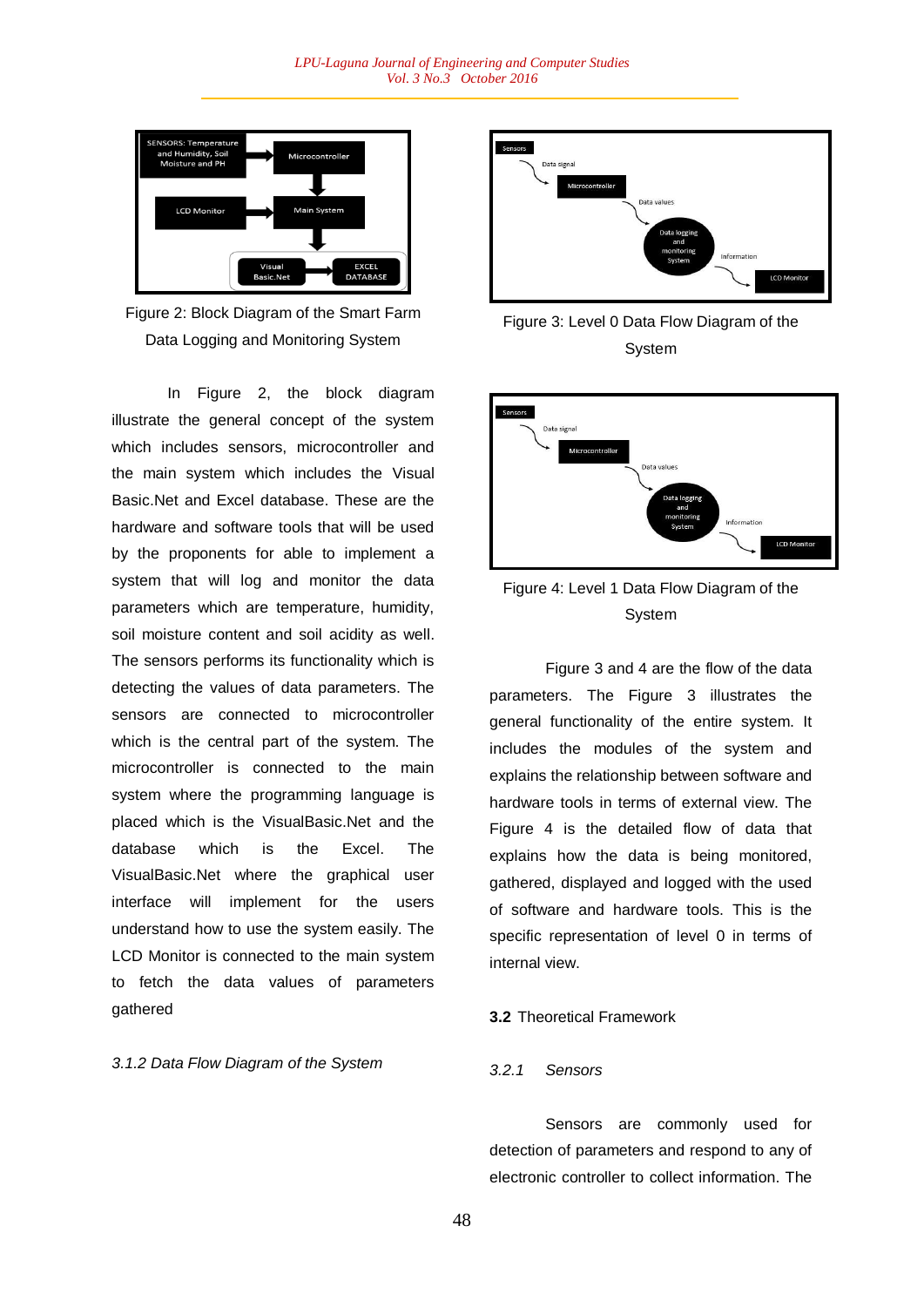result of information gathered by sensor are usually a data signal and is converted to human readable display. This is also a type of input from the physical environment [11] [12]. The discovery of sensor have a big help for the manufacturers and businessmen which driven different applications. Sensors functionality are very crucial in monitoring the environment with integrity. Furthermore, sensors used to easily detect the chemicals that may be hazardous [13].

### A. Functions of Sensors

The sensors covers limited range. If the data exceeds within the range, the sensor will automatically detect only the minimum and maximum value of information. The measured property determine the full scale range of the sensor [14]. Drift (telecommunication), is a changes of bit by bit in output signal. Using the drift in long term leads to the moderate degradation of the properties of sensors [14].

# B. Types of Sensors

In our everyday life sensors are already used and classified as analog and/or digital sensors. The sensors have different types and the temperature and humidity sensor, soil moisture sensor, speed and wind direction sensor are the most commonly used for monitoring the environment. Analog sensors provides continuous analog output signal which is proportional to the measurand. It can assume any values that ranges between 0 and 5volts. Digital signals are the generated digital sensors. This means that the values

resulted are in range but the values should gradually increase. The values between any, previous and/or following values have a known relationship. The signal produced or reflected by the sensor is binary it is between 0's and 1's. It can be only ON and OFF [15]. There are different types of sensor that will be used by the proponents are the following:

a. Temperature and humidity Sensor

The DHT11 is a type of sensor that will be used to monitor the temperature and humidity within the SMART Farm. This sensor used by the proponents because it is ideal for the SMART Farm Data Logging and Monitoring System, it provides a long term stability and high reliability. Also, it provides the high cost performances advantage, quick result and a satisfaction of quality. In addition, this sensor can monitor the humidity because it highlights an accurate calibration of humidity calibration chamber [8].

# b. Soil Moisture Sensor

This sensor used to evaluate the content of soil water level in volume unit. Due to the plant uptake and evaporation which leads to the loss of moisture, this sensor is capable in measuring its value. Also it can analyse the desired soil moisture contents for various species of crops. It can enhance the soil moisture content by monitoring and controlling the irrigation in greenhouses [16]. The soil moisture sensor will be used by the proponents. This is the specific sensor that will detect the water level within the soil. It provides a low cost yet gives an accurate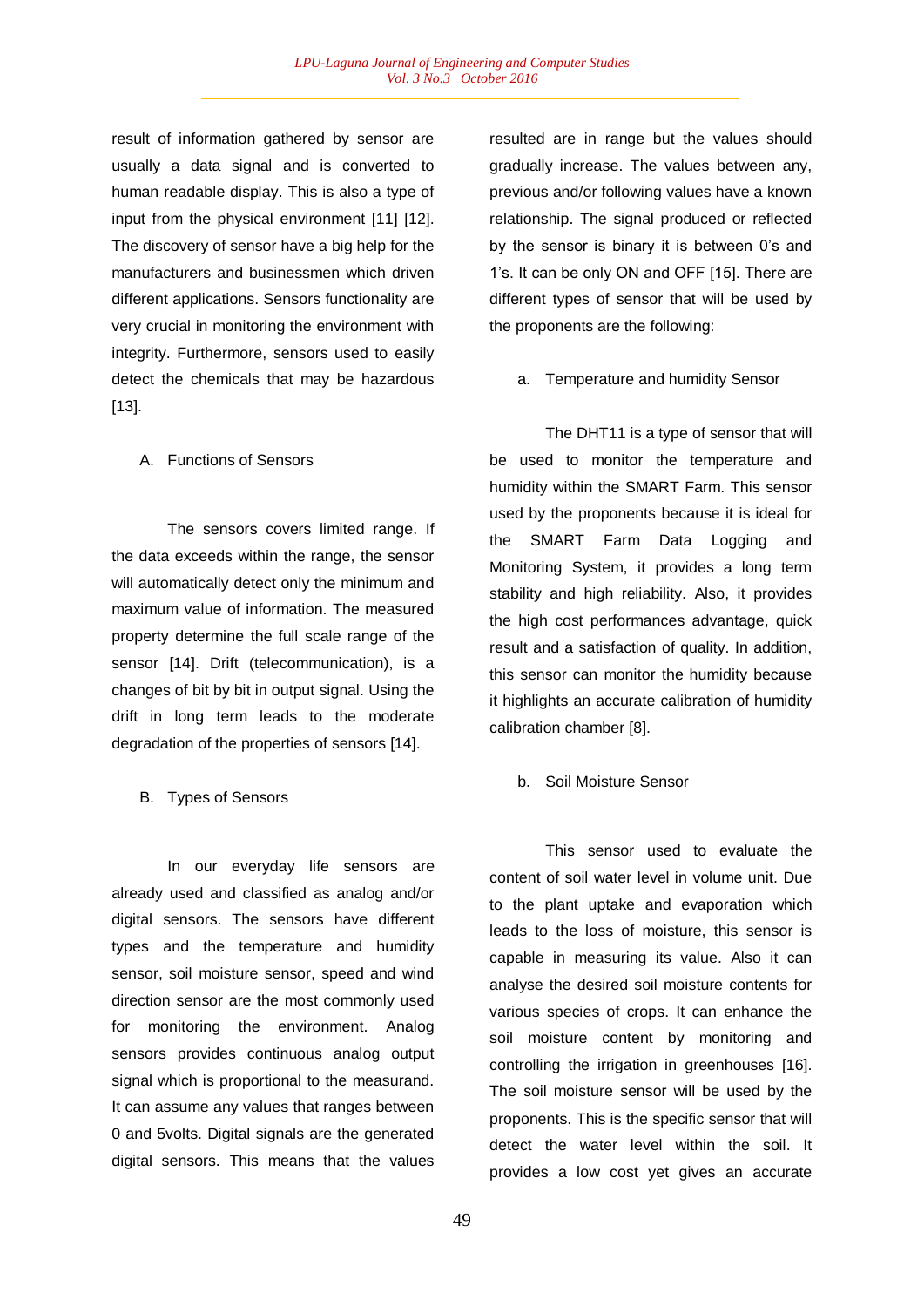information of soil water content [9]. This sensor can observe the moisture of the soil up to 10 meters above the ground.

c. PH Sensor

PH Sensor measures the soil acidity. The PH sensor is ideal in this system because it has a specifications that fits the standard of the proponents to monitor acidity of the soil. This sensor will provide reliable and precise information. It can be use in a long term basis. Also, it has a high quality because of its specification which is a compatible with Arduino and can be used for long term solidity. This sensor has been verified to determine the accuracy and range of its specifications.

# *3.2.2 Arduino Microcontroller*

Arduino is ideal for implementing electronic projects because the programmer can freely made their own program. Arduino includes hardware and software tools such as a microcontroller where is dedicated to perform the circuits' functionality and IDE (Integrated Development Environment) which the coding process is implemented [17]. Arduino Microcontroller is the programmable circuit board of the Arduino. By observing, the board contains USB, Analog Pins, Digital Pins, LCD display, LED, Power and Ground Pins. Arduino is built by hand that is why it can be bought or preassembled. Moreover, it can be re-used by the users for their other projects to be implemented [18]. The Arduino ATmega 2560 is the type of Arduino microcontroller that the proponents choose to use because it has

54 digital input pins which is very suitable for integrating with the sensors to fetch the data values needed to monitor and log.

# *3.2.3 LCD (Liquid crystal display)*

The LCD are commonly used in the panel and laptop monitors because of its features that is super thin. It is formed by inserting between two electrodes to provide images in electronically based. The color of this substance can be transformed by increasing or decreasing the electrical current. They use up much less power because LCD are based on the source of blocking light [19]. The LCD will be used by the proponents because it is ideal in displaying the information gathered and is suitable for easily monitoring the transmitted data values of parameters in a set period of time.

### *3.2.4 Visual Basic.Net (VB.Net)*

The VB.Net will used by the proponents in implementing the system code. This programming language is much applicable to the design and implementation of the system because it has a best common language for improving the applications of windows [20].

# **3.3** Proposed Design

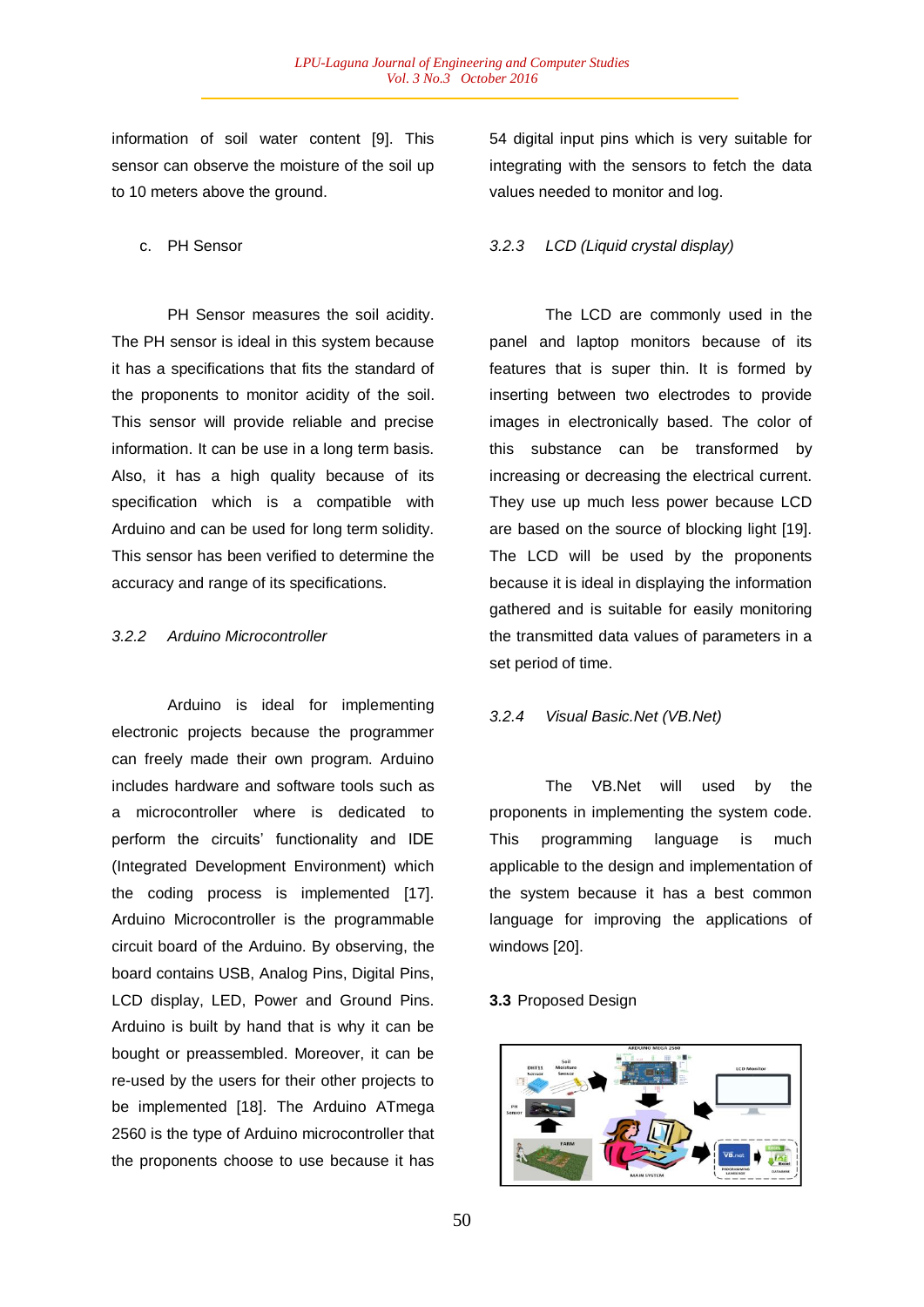# Figure 5: Proposed Design of the System

In this study, the design and implementation of smart farm data logging and monitoring system evaluates the parameters needed in order to produce a healthy crops. This system monitors the temperature, humidity, soil moisture content, and soil acidity as well. These parameters set by the proponents because it has tremendous effects to the growth of the crops such as chili, bell pepper and tomato. The farm where the data values will monitor through sensors. The sensors are the DHT11, Soil Moisture sensor and PH sensor which monitors and detect the said parameters. The sensors which are DHT11, Soil Moisture sensor and PH Sensor are connected to the microcontroller to perform their task and the microcontroller is connected to the main system. The main system includes VisualBasic.Net where the proponents will make the graphical user interface of the system which is easy to use and understand, and the Excel workbook that will serve as a database of the system. Furthermore, the data values of temperature and humidity, soil moisture and soil acidity will have a graphical representation to determine the possible abnormalities in a period of time.

## *3.3.1 Sample Output Designs*



Figure 6: Sensor Location

The Figure 6 illustrates where the sensors will locate to monitor the parameters. The DHT11 will be placed at the edge of the farm to monitor the temperature and humidity. Each of the crops such as chili, tomato and bell pepper will have its own soil moisture sensor and PH sensor which placed diagonally to detect the water level and acidity of the soil. However, the proponents will have an experimentation on placing the sensors strategically. The sensors will test its functionality by scrutinizing the placement of the sensor which are located at the top, first, second or third column horizontally/vertically.



**Figure 7: Graphical User Interface**

The Figure 7 illustrates the sample of graphical userform created in Visual Basic.Net. This userform will be the farmers interface to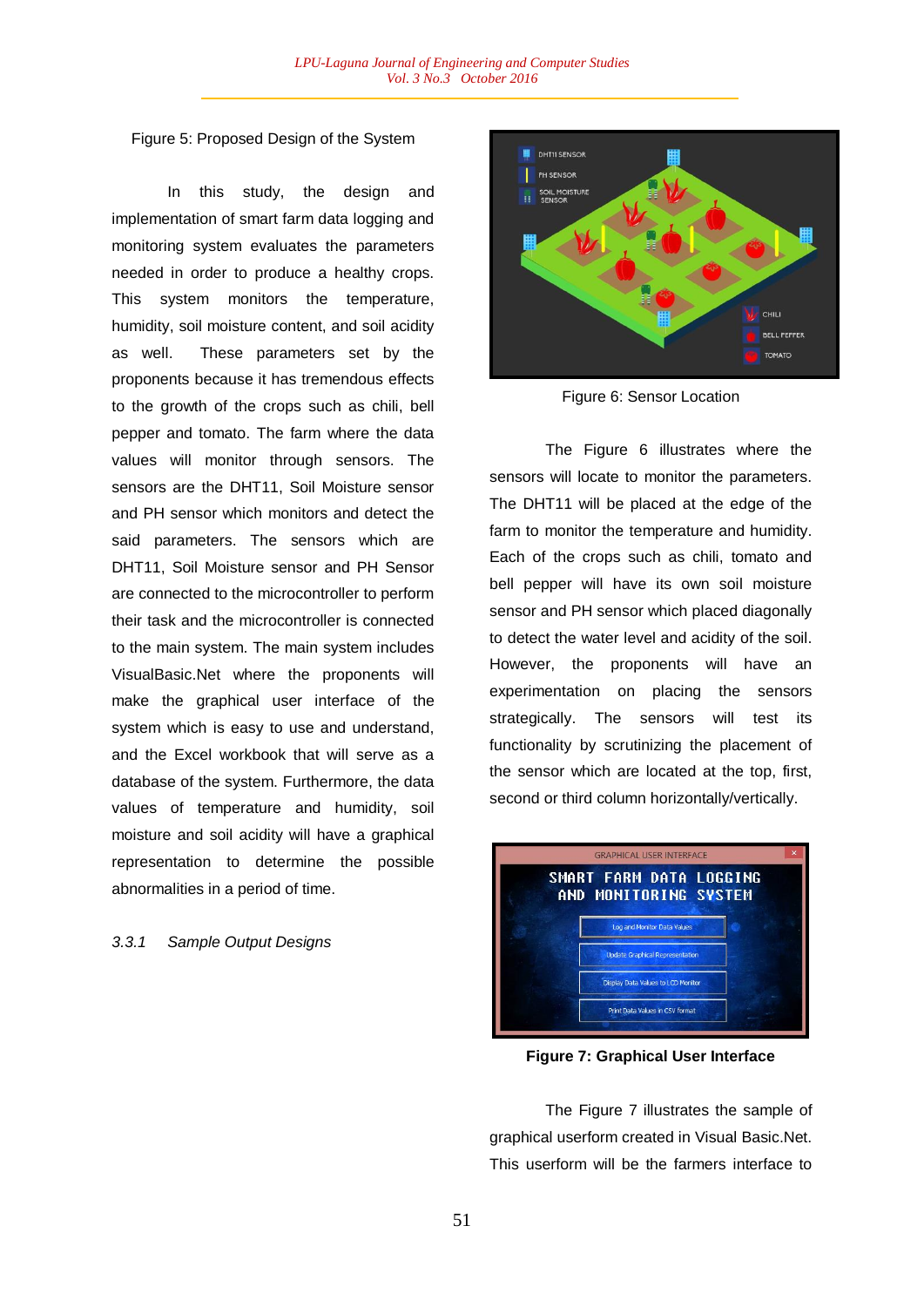the system that has four command buttons which consists of Log and Monitor Data Values, Update Graphical Representation, Display Data Values to LCD Monitor and Print Data Values in CSV Format. The Log and Monitor Data Values button as the name implies, it will automatically store the data to the excel database and monitor as well. The Update Graphical Representation, the data values will plot to easily determine the abnormalities of the data values over specified time. The Display Data Values command is for displaying the data values of temperature and humidity, soil moisture, and soil acidity to the LCD monitor for the user can see it in a clear and complex form. Lastly, the Print Data Values button is for automatically provide the hard copy of the monitored values of data parameters in a CSV format.



**Figure 8: Temperature and Humidity Data Values**

| <b>DATE</b> | TIME     | <b>SOIL</b><br><b>MOISTURE</b><br><b>CONTENT 1</b> | TIME     | <b>SOIL MOISTURE</b><br><b>CONTENT?</b> | TIME      | SOIL<br><b>MOISTURE</b><br><b>CONTENT 3</b> | <b>TIME</b>   | <b>SOIL</b><br><b>ACIDITY 1</b> | TIME      | <b>SOIL</b><br><b>ACIDITY</b><br>2 | TIME          | <b>SOIL</b><br><b>ACIDITY 3</b> |
|-------------|----------|----------------------------------------------------|----------|-----------------------------------------|-----------|---------------------------------------------|---------------|---------------------------------|-----------|------------------------------------|---------------|---------------------------------|
| 22-May-13   | 9.32.01  | 0.1                                                | 9:32:01  | 0.5                                     | 9:32:01   | 0.5                                         | 9:32:01       | 65                              | 9:32:01   | 系数                                 | 9.32.01       | 68                              |
| 23-May-13   | 10-37-01 | 05                                                 | 10:32:01 | 05                                      | 10-37-01  | 05                                          | 10:32:01      | 68                              | 10:32:01  | 68                                 | 10-33-01      | 68                              |
| 24.May.13   | 11:32:01 | 0.5                                                | 11:32:00 | 0.5                                     | 11:32:01  | 0.5                                         | 11:32:01      | 6.2                             | 11:32:01  | 6.8                                | 11:32:01      | 6.8                             |
| 25-May-13   | 12:32:01 | 0.5                                                | 12:32:00 | 0.5                                     | 12:32:01  | 0.5                                         | 12:32:01      | 6.5                             | 12:32:01  | 6.8                                | 12:32:01      | 68                              |
| 26.May-13   | 13:32:01 | 0.5                                                | 13:32:00 | 0.5                                     | 13:32:01  | 0.5                                         | 13:32:01      | 6.5                             | 13:32:01  | 6.8                                | 13:32:01      | 6.8                             |
| 27-May-13   | 14:32:01 | 0.5                                                | 14:32:00 | 0.5                                     | 14:32:01  | 0.5                                         | 14:32:01      | 6.8                             | 14:32:01  | 6.8                                | 14:32:01      | 68                              |
| 28.May-13   | 15:33:00 | 0.5                                                | 15:33:00 | 0.5                                     | 15:32:01  | 0.5                                         | 15:32:01      | 68                              | 15:32:01  | 68                                 | 15:33:01      | 68                              |
| 29-May-11   | 16:32:01 | 0.5                                                | 16/12/01 | 0.5                                     | 16:12:01  | 0.5                                         | 16:12:01      | 61                              | 16:12:01  | 65                                 | 16/12/01      | 68                              |
| 30-May-13   | 17:32:01 | 0.5                                                | 17:32:01 | 05                                      | 17:32:01  | 0.5                                         | 1742-01       | 68                              | 17:32:01  | 6R                                 | 1742-01       | 68                              |
| 31-May-13   | 18:32:01 | 0.5                                                | 18:32:00 | 0.5                                     | 18:32:01  | 0.5                                         | 18:32:01      | 6.8                             | 18:32:01  | 6.8                                | 18:32:01      | 6.8                             |
| 1-Jun-13    | 19:32:01 | 0.5                                                | 19:32:00 | 0.5                                     | 19:32:01  | 05                                          | 19:32:01      | 68                              | 19:32:01  | 68                                 | 19:32:01      | 68                              |
| $2-3$ un-13 | 20:32:01 | 0.5                                                | 20:32:01 | 0.5                                     | 20:32:01  | 0.5                                         | 20:32:01      | 区类                              | 20:32:01  | 石堂                                 | 20:32:01      | 68                              |
| 3-Jun-13    | 21:32:01 | 0.5                                                | 21:32:00 | 0.5                                     | 21:32:01  | 0.5                                         | 21:32:01      | 65                              | 21:32:01  | 68                                 | 21:32:01      | 68                              |
| 4.5m.13     | 22-32-01 | 05                                                 | 22:32:01 | 05                                      | 22:32:01  | 05                                          | 22-33-01      | 68                              | 22-32-01  | 68                                 | 22-33-01      | 68                              |
| 5.3m-13     | 23:32:01 | 0.2                                                | 23:32:00 | 0.2                                     | 23:32:01  | 0.2                                         | 23:32:01      | 5.3                             | 23:32:01  | 5.3                                | 23:32:0       | 5.3                             |
| 6-Jun-13    | 0.32.01  | 0.2                                                | 0.32.01  | 0.2                                     | 0:32:01   | 0.2                                         | 0:32:01       | 53                              | 0:32:01   | 53                                 | 0.32.01       | 53                              |
| 7-Jun-13    | 1:32.01  | 0.2                                                | 1:32.01  | 0.2                                     | 1:32.01   | 0.2                                         | 1:32:01       | 53                              | 1:32:01   | 53                                 | 1:32:01       | 53                              |
| 8-Jun-13    | 2:32:01  | 0.2                                                | 2:32:01  | 0.2                                     | $2-32.01$ | 0.2                                         | $2 - 32 - 01$ | 5.7                             | $2-32.01$ | 53                                 | $2 - 32 - 01$ | 53                              |
| 0.5m.17     | 1-12-01  | 0.2                                                | 3-32-01  | 0.2                                     | 23201     | 0.2                                         | $2-22-01$     | 53                              | 2-32-01   | 53                                 | 2-22-01       | 53                              |
| 10-Jun-13   | 4:32:00  | 0.2                                                | 4:32:00  | 0.2                                     | 4:32:01   | 0.2                                         | 4:12:01       | 5.1                             | 4:32:01   | 5.3                                | 4:12:01       | 5.3                             |
| 11-Jun-13   | \$32.01  | 02                                                 | \$32.01  | 0.2                                     | 532.01    | 0.2                                         | \$32.01       | 71                              | 532.01    | 74                                 | 53201         | 7.4                             |
| 12.5m.13    | 6:32:01  | 0.2                                                | 6:32:01  | 0.2                                     | 63201     | 0.2                                         | 63201         | 71                              | 63201     | 7.4                                | 63201         | 7.4                             |
| 13.5m.13    | 7-32.01  | 0.25                                               | 7-32.01  | 0.25                                    | 7-32.01   | 0.35                                        | 7-32-01       | 74                              | 7-32.01   | 74                                 | 7-32.01       | 74                              |

**Figure 9: Soil Moisture and Soil Acidity Data Values**

The Figure 8 and Figure 9 are the sample of data values for temperature, humidity, soil moisture and soil acidity. This illustrates how the data values is being logged to the excel database with respect to time and date. With this, the user can monitor the data gathered and will easily identify how data values changes. This data values gathered will be manage and analyse by the other module of smart farm system if there are abnormalities encountered and will notify the farmers.



Figure 10: Graphical Representation of Temperature and Humidity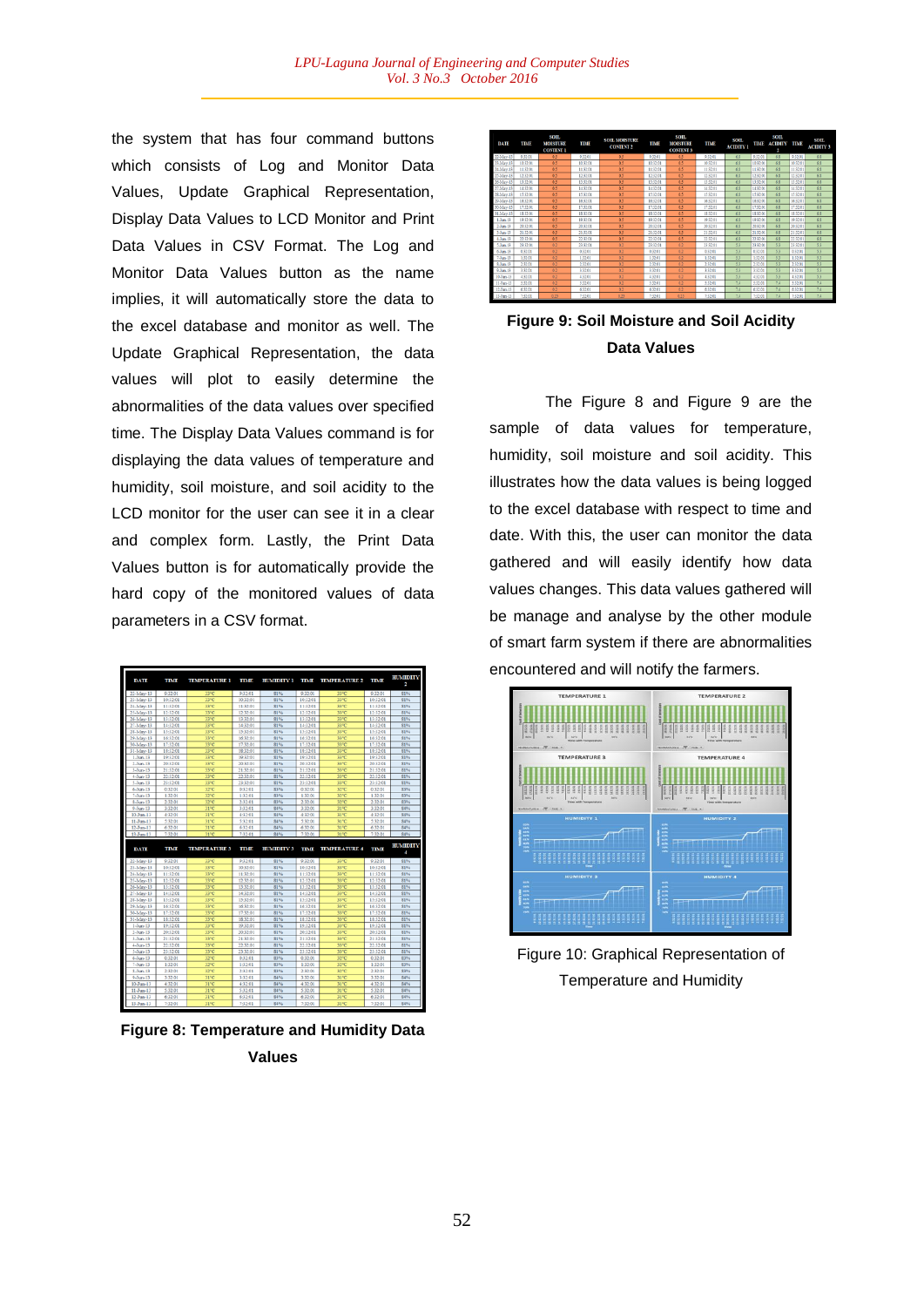

Figure 11: Graphical Representation of Soil Moisture and Soil Acidity

Figure 10 and 11 are the graphical representation for temperature, humidity, soil moisture and soil acidity. This paper will help to determine the abnormalities monitored by the system with that it can easily know the possible solution that needs to perform.

# **REFERENCES**

[1] [Online]. Available at:

https://www3.epa.gov/climatechange/i mpacts/agriculture.html / Accessed: 22- April-2016

[2] Alexandros Kaloxylos, et.al. "Farm management systems and the Future

Internet era", [Online]. Available:

http://www.smartagrifood.eu/sites/defa ult/files/content-

files/downloads/Farm%20managemen t%20systems%20and%20the%20Future

%20Internet%20era.pdf / Accessed: 22-April-2016

[3] Drishti Kanjilal, et.al. "Smart Farm: Extending Automation to the Farm

Level", [Online]. Available at:

http://www.ijstr.org/final-print/july2014/Smart-Farm-Extending-Automation-To-The-

Farm-Level.pdf / Accessed: 22-April- 2016

[4] Rasul G, et.al. "Effect of Temperature Rise on Crop Growth & Productivity",

Volume 8. [Online]. Available at: http://www.pmd.gov.pk/rnd/rnd\_files/v ol8\_issue15/5\_Effect%20of%20Tempe rature%20Rise%20on%20Crop%20Gr owth.pdf / Accessed: 22-April-2016

[5] [Online]. Available at:

http://www.webopedia.com/TERM/D/d ata\_logging.html / Accessed: 22-April 2016 [6] [Online]. Available at: http://www.ict4u.net/databases/datalogging.php

Accessed: 22-April-2016

[7] [Online]. Available at: http://www.forbes.com/sites/federicogu errini/2015/02/18/the-future-of- agriculturesmart-farming/#47afa8fc337c

Accessed: 24-May-2016

[8] [Online]. Available at:

http://www.micropik.com/PDF/dht11.pdf Accessed: 29-May-2016

[9] [Online]. Available at:

http://www.vegetronix.com/Products/VG400/ Accessed: 29-May-2016

[10] [Online]. Available at: http://www.davisnet.com/product\_docu ments/weather/spec\_sheets/7911\_SS.p df / Accessed: 29-May-2016

[11] [Online]. Available at:

http://whatis.techtarget.com/definition/sensor / Accessed: 3-May-2016.

[12] [Online]. Available at:

http://www.engineersgarage.com/articles/sens

ors / Accessed: 3-May-2016.

[13] [Online]. Available at:

http://www.nap.edu/read/4782/chapter/6 / Accessed: 3-May-2016.

[14] [Online]. Available at:

https://en.wikipedia.org/wiki/Sensor / Accessed: 3- May-2016.

53